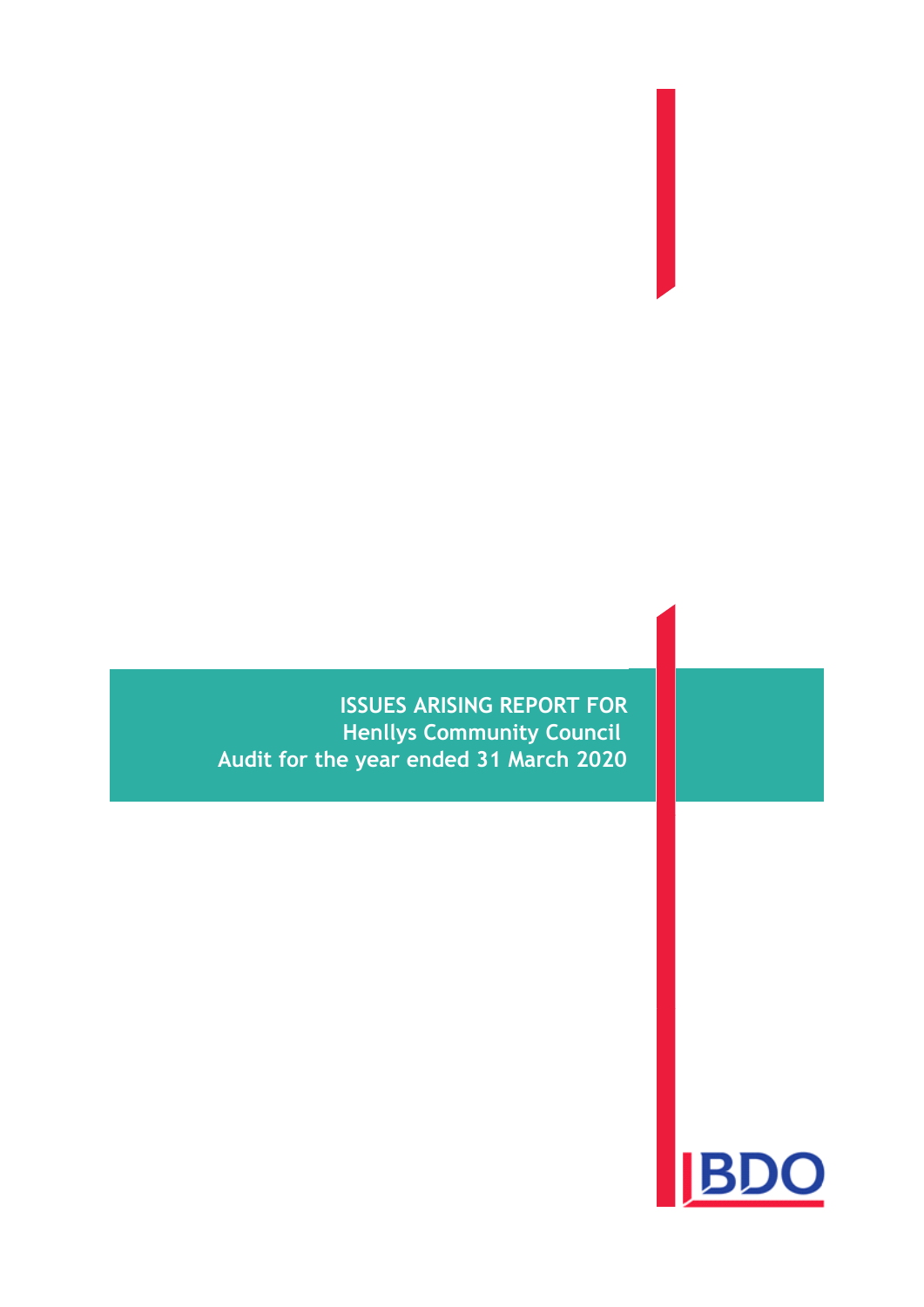# Introduction

The following matters have been raised to draw items to the attention of Henllys Community Council. These matters came to the attention of BDO LLP during the audit of the annual return for the year ended 31 March 2020.

The audit of the annual return may not disclose all shortcomings of the systems as some matters may not have come to the attention of the auditor. For this reason, the matters raised may not be the only ones that exist.

The matters listed below are explained in further detail on the page(s) that follow;

Issues Raised

- Minutes not on website
- Accounting basis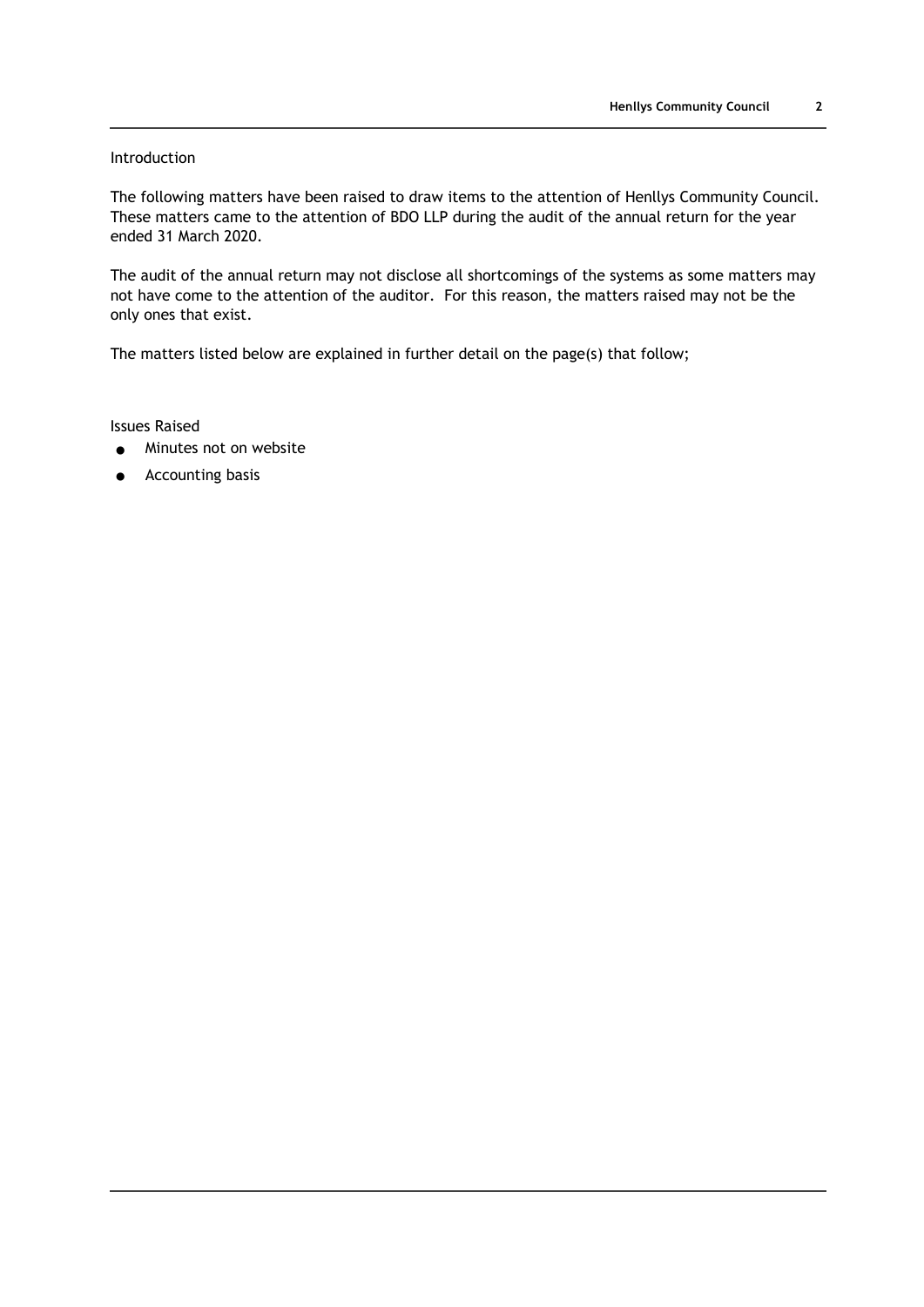The following issue(s) have resulted in the annual return being qualified. They indicate a weakness in the body's procedures and require the body to take immediate action.

## **Minutes not on website**

*What is the issue?*

The council have not published all the minutes of council meetings on its website. There are some missing from the current and recent years.

### *Why has this issue been raised?*

Under s55 of the Local Government (Democracy) (Wales) Act 2013, the website must publish the minutes of the council.

*What do we recommend you do?*

The council must update the website to include all approved minutes.

Further guidance on this matter can be obtained from the following source(s):

Local Government (Democracy) (Wales) Act 2013